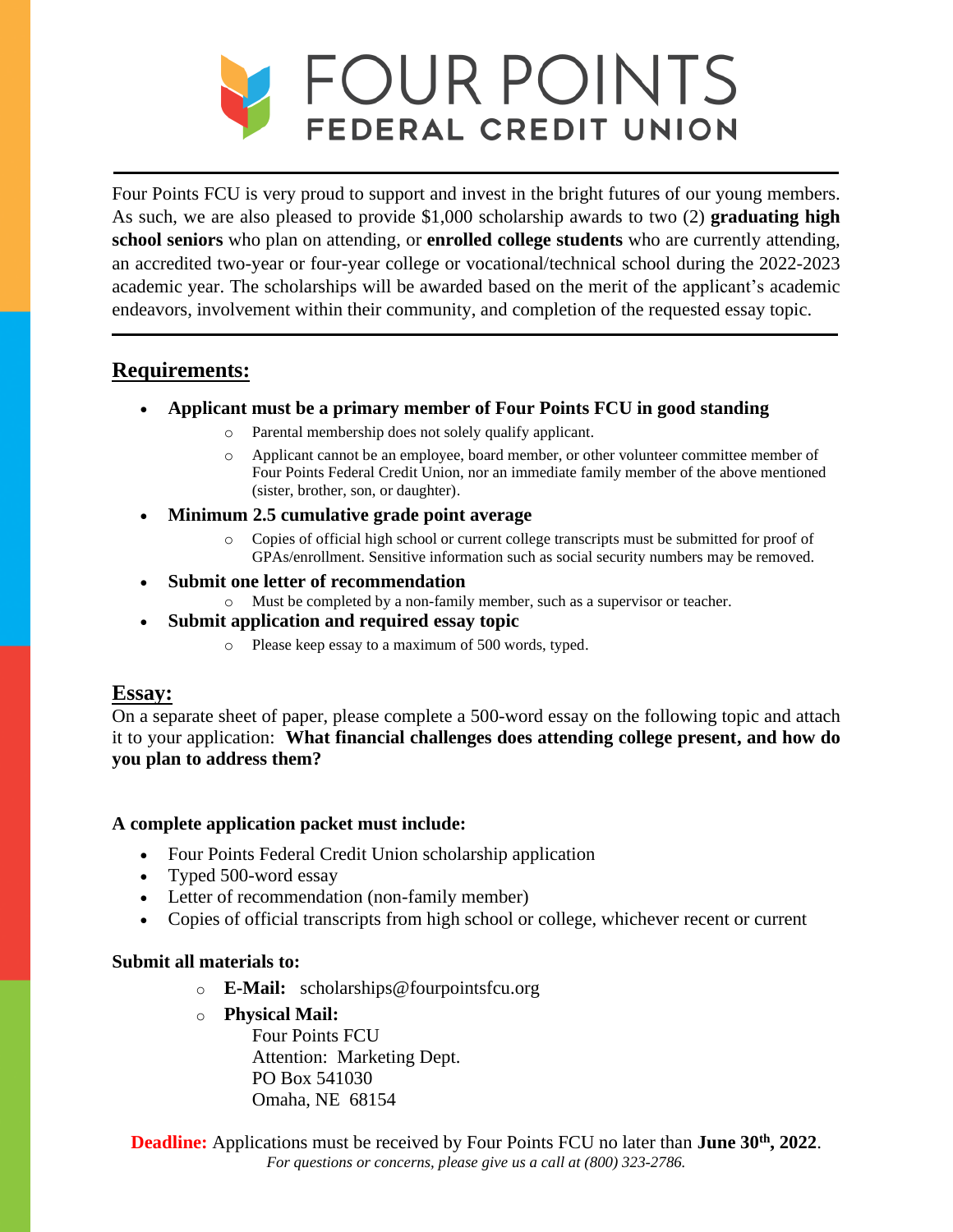

### **2022 - 2023 Scholarship Application**

 advancing their education, Four Points Federal Credit Union will award two (2) scholarships in To recognize valued members who have shown scholastic achievement and who are interested in the amount of \$1,000 to students who best meet the requirements.

Complete all portions of this application *(please print or type*):

| Name: Name and the second state of the second state of the second state of the second state of the second state of the second state of the second state of the second state of the second state of the second state of the sec |       |                                                    |  |
|--------------------------------------------------------------------------------------------------------------------------------------------------------------------------------------------------------------------------------|-------|----------------------------------------------------|--|
| Last                                                                                                                                                                                                                           | First | Middle                                             |  |
|                                                                                                                                                                                                                                |       | (Student must be the primary member of an account) |  |
|                                                                                                                                                                                                                                |       |                                                    |  |
|                                                                                                                                                                                                                                |       |                                                    |  |
| Phone: Email: Email:                                                                                                                                                                                                           |       |                                                    |  |
|                                                                                                                                                                                                                                |       |                                                    |  |
|                                                                                                                                                                                                                                |       |                                                    |  |
|                                                                                                                                                                                                                                |       |                                                    |  |
|                                                                                                                                                                                                                                |       |                                                    |  |
|                                                                                                                                                                                                                                |       |                                                    |  |
|                                                                                                                                                                                                                                |       |                                                    |  |
|                                                                                                                                                                                                                                |       |                                                    |  |
| <b>Please list honors and awards:</b>                                                                                                                                                                                          |       |                                                    |  |

**Please list your academic and extracurricular activities:**